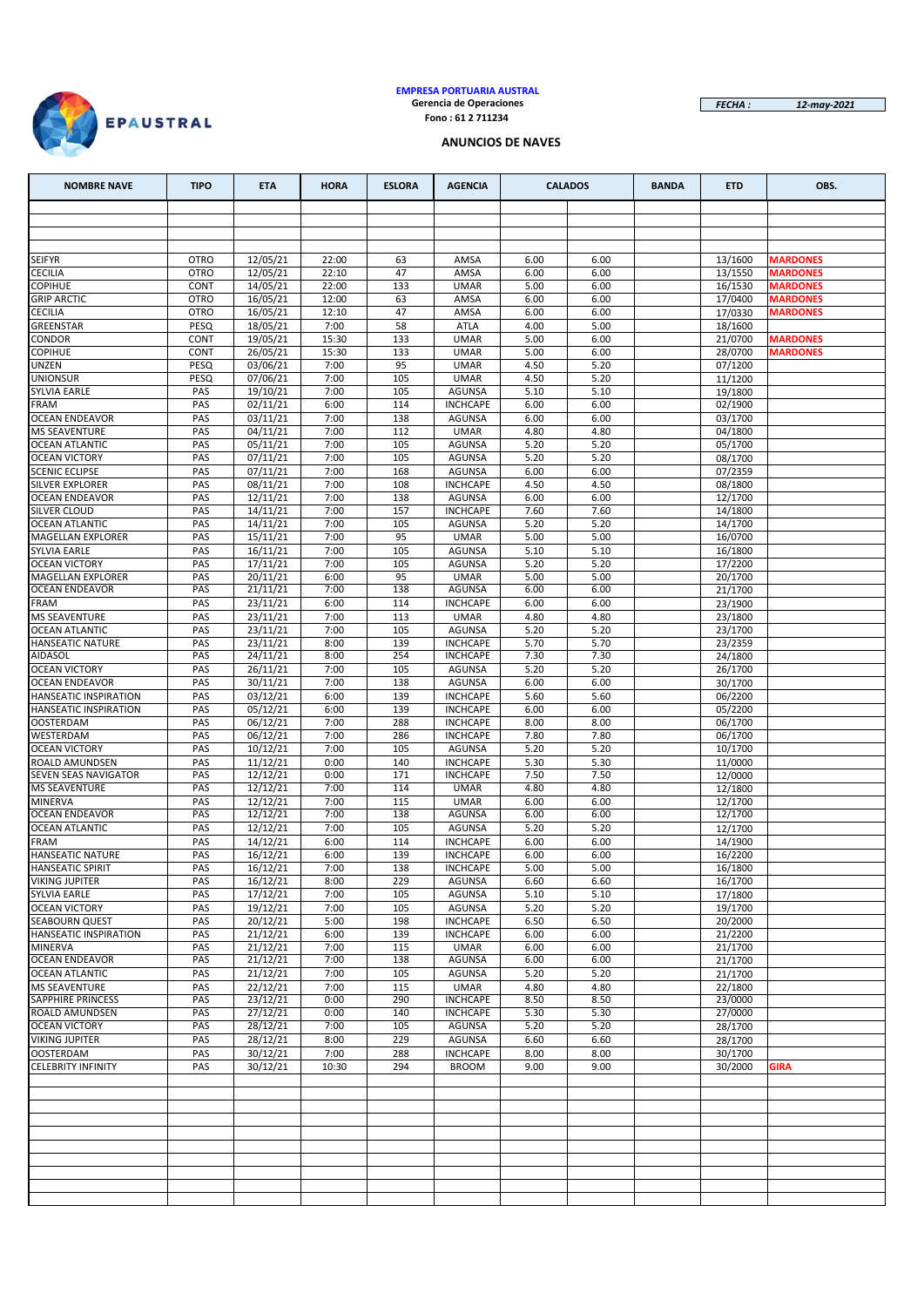

# **ANUNCIOS DE NAVES PASAJEROS 2022**

| <b>NOMBRE NAVE</b>                     | <b>TIPO</b> | <b>ETA</b>           | <b>HORA</b>  | <b>ESLORA</b> | <b>AGENCIA</b>                     |              | <b>CALADOS</b> | <b>BANDA</b> | <b>ETD</b>         |
|----------------------------------------|-------------|----------------------|--------------|---------------|------------------------------------|--------------|----------------|--------------|--------------------|
| <b>MS SEAVENTURE</b>                   | PAS         | 01/01/22             | 7:00         | 115           | <b>UMAR</b>                        | 4.80         | 4.80           |              | 01/1800            |
| <b>CORAL PRINCESS</b>                  | PAS         | 01/01/22             | 8:00         | 294           | <b>INCHCAPE</b>                    | 8.00         | 8.00           |              | 01/2000            |
| WESTERDAM                              | PAS         | 02/01/22             | 7:00         | 286           | <b>INCHCAPE</b>                    | 7.80         | 7.80           |              | 02/1700            |
| <b>HAMBURG</b>                         | PAS         | 03/01/22             | 8:00         | 145           | <b>INCHCAPE</b>                    | 5.15         | 5.15           |              | 04/1800            |
| <b>HANSEATIC NATURE</b><br>FRAM        | PAS<br>PAS  | 04/01/22<br>04/01/22 | 6:00<br>6:00 | 139<br>114    | <b>INCHCAPE</b><br><b>INCHCAPE</b> | 6.00<br>6.00 | 6.00<br>6.00   |              | 04/2200<br>04/1900 |
| <b>OCEAN VICTORY</b>                   | PAS         | 06/01/22             | 7:00         | 105           | <b>AGUNSA</b>                      | 5.20         | 5.20           |              | 06/1700            |
| <b>OCEAN EXPLORER</b>                  | PAS         | 06/01/22             | 7:00         | 105           | <b>AGUNSA</b>                      | 5.00         | 5.00           |              | 06/1800            |
| MINERVA                                | PAS         | 07/01/22             | 7:00         | 115           | <b>UMAR</b>                        | 6.00         | 6.00           |              | 07/1700            |
| HANSEATIC INSPIRATION                  | PAS         | 08/01/22             | 6:00         | 139           | <b>INCHCAPE</b>                    | 6.00         | 6.00           |              | 08/2200            |
| LE COMMANDANT CHARCOT                  | PAS         | 08/01/22             | 6:00         | 150           | <b>BROOM</b>                       | 10.00        | 10.00          |              | 08/2100            |
| <b>CELEBRITY INFINITY</b>              | PAS         | 08/01/22             | 7:00         | 294           | <b>BROOM</b>                       | 9.00         | 9.00           |              | 08/1730            |
| <b>CORAL PRINCESS</b>                  | PAS         | 09/01/22             | 7:00         | 294           | <b>INCHCAPE</b>                    | 8.00         | 8.00           |              | 09/1900            |
| <b>OCEAN ENDEAVOR</b>                  | PAS         | 09/01/22             | 7:00         | 138           | <b>AGUNSA</b>                      | 6.00         | 6.00           |              | 09/1700            |
| WESTERDAM                              | PAS         | 11/01/22             | 7:00         | 286           | <b>INCHCAPE</b>                    | 7.80         | 7.80           |              | 11/1700            |
| <b>OCEAN ATLANTIC</b>                  | PAS         | 11/01/22             | 7:00         | 105           | AGUNSA                             | 5.20         | 5.20           |              | 11/1700            |
| ROALD AMUNDSEN<br><b>OCEAN VICTORY</b> | PAS<br>PAS  | 12/01/22             | 0:00<br>7:00 | 140<br>105    | <b>INCHCAPE</b><br><b>AGUNSA</b>   | 5.30<br>5.20 | 5.30<br>5.20   |              | 12/0000            |
| <b>HANSEATIC NATURE</b>                | PAS         | 15/01/22<br>16/01/22 | 6:00         | 139           | <b>INCHCAPE</b>                    | 6.00         | 6.00           |              | 15/1700<br>16/2200 |
| <b>OCEAN ENDEAVOR</b>                  | PAS         | 18/01/22             | 7:00         | 138           | <b>AGUNSA</b>                      | 6.00         | 6.00           |              | 18/1700            |
| <b>OCEAN EXPLORER</b>                  | PAS         | 18/01/22             | 7:00         | 105           | <b>AGUNSA</b>                      | 5.00         | 5.00           |              | 18/1800            |
| <b>MS SEAVENTURE</b>                   | PAS         | 19/01/22             | 7:00         | 116           | <b>UMAR</b>                        | 4.80         | 4.80           |              | 19/1800            |
| <b>MINERVA</b>                         | PAS         | 19/01/22             | 7:00         | 115           | <b>UMAR</b>                        | 6.00         | 6.00           |              | 19/1700            |
| <b>SYLVIA EARLE</b>                    | PAS         | 19/01/22             | 7:00         | 105           | <b>AGUNSA</b>                      | 5.10         | 5.10           |              | 19/1800            |
| VIKING JUPITER                         | PAS         | 19/01/22             | 8:00         | 229           | <b>AGUNSA</b>                      | 6.60         | 6.60           |              | 19/1700            |
| HANSEATIC INSPIRATION                  | PAS         | 20/01/22             | 6:00         | 139           | <b>INCHCAPE</b>                    | 6.00         | 6.00           |              | 20/2200            |
| <b>OCEAN ATLANTIC</b>                  | PAS         | 20/01/22             | 7:00         | 105           | <b>AGUNSA</b>                      | 5.20         | 5.20           |              | 20/1700            |
| LE COMMANDANT CHARCOT                  | PAS         | 22/01/22             | 6:00         | 150           | <b>BROOM</b>                       | 10.00        | 10.00          |              | 22/2100            |
| <b>SEVEN SEAS NAVIGATOR</b>            | PAS         | 24/01/22             | 0:00         | 171           | <b>INCHCAPE</b>                    | 7.50         | 7.50           |              | 24/0000            |
| <b>OCEAN VICTORY</b>                   | PAS         | 24/01/22<br>25/01/22 | 7:00         | 105           | <b>AGUNSA</b>                      | 5.20         | 5.20           |              | 24/1700            |
| <b>FRAM</b><br>ROALD AMUNDSEN          | PAS<br>PAS  | 28/01/22             | 6:00<br>0:00 | 114<br>140    | <b>INCHCAPE</b><br><b>INCHCAPE</b> | 6.00<br>5.30 | 6.00<br>5.30   |              | 25/1900<br>28/0000 |
| VOLENDAM                               | PAS         | 29/01/22             | 7:00         | 237           | <b>INCHCAPE</b>                    | 8.10         | 8.10           |              | 29/1700            |
| <b>MINERVA</b>                         | PAS         | 29/01/22             | 7:00         | 115           | <b>UMAR</b>                        | 6.00         | 6.00           |              | 29/1700            |
| <b>OCEAN ATLANTIC</b>                  | PAS         | 29/01/22             | 7:00         | 105           | <b>AGUNSA</b>                      | 5.20         | 5.20           |              | 29/1700            |
| <b>SEABOURN QUEST</b>                  | PAS         | 29/01/22             | 8:00         | 197           | <b>INCHCAPE</b>                    | 6.60         | 6.60           |              | 29/1500            |
| <b>OCEAN ENDEAVOR</b>                  | PAS         | 30/01/22             | 7:00         | 138           | <b>AGUNSA</b>                      | 6.00         | 6.00           |              | 30/1700            |
| <b>OCEAN EXPLORER</b>                  | PAS         | 30/01/22             | 7:00         | 105           | <b>AGUNSA</b>                      | 5.00         | 5.00           |              | 30/1800            |
| <b>MS SEAVENTURE</b>                   | PAS         | 31/01/22             | 7:00         | 117           | <b>UMAR</b>                        | 4.80         | 4.80           |              | 31/1800            |
| VIKING JUPITER                         | PAS         | 31/01/22             | 8:00         | 229           | <b>AGUNSA</b>                      | 6.60         | 6.60           |              | 31/1700            |
| <b>SILVER DAWN</b>                     | PAS         | 31/01/22             | 9:00         | 212           | <b>INCHCAPE</b>                    | 5.00         | 5.00           |              | 31/2100            |
|                                        |             |                      |              |               |                                    |              |                |              |                    |
|                                        |             |                      |              |               |                                    |              |                |              |                    |
|                                        |             |                      |              |               |                                    |              |                |              |                    |
|                                        |             |                      |              |               |                                    |              |                |              |                    |
|                                        |             |                      |              |               |                                    |              |                |              |                    |
|                                        |             |                      |              |               |                                    |              |                |              |                    |
|                                        |             |                      |              |               |                                    |              |                |              |                    |
|                                        |             |                      |              |               |                                    |              |                |              |                    |
|                                        |             |                      |              |               |                                    |              |                |              |                    |
|                                        |             |                      |              |               |                                    |              |                |              |                    |
|                                        |             |                      |              |               |                                    |              |                |              |                    |
|                                        |             |                      |              |               |                                    |              |                |              |                    |
|                                        |             |                      |              |               |                                    |              |                |              |                    |
|                                        |             |                      |              |               |                                    |              |                |              |                    |
|                                        |             |                      |              |               |                                    |              |                |              |                    |
|                                        |             |                      |              |               |                                    |              |                |              |                    |
|                                        |             |                      |              |               |                                    |              |                |              |                    |
|                                        |             |                      |              |               |                                    |              |                |              |                    |
|                                        |             |                      |              |               |                                    |              |                |              |                    |
|                                        |             |                      |              |               |                                    |              |                |              |                    |
|                                        |             |                      |              |               |                                    |              |                |              |                    |
|                                        |             |                      |              |               |                                    |              |                |              |                    |
|                                        |             |                      |              |               |                                    |              |                |              |                    |
|                                        |             |                      |              |               |                                    |              |                |              |                    |
|                                        |             |                      |              |               |                                    |              |                |              |                    |
|                                        |             |                      |              |               |                                    |              |                |              |                    |
|                                        |             |                      |              |               |                                    |              |                |              |                    |
|                                        |             |                      |              |               |                                    |              |                |              |                    |
|                                        |             |                      |              |               |                                    |              |                |              |                    |
|                                        |             |                      |              |               |                                    |              |                |              |                    |
|                                        |             |                      |              |               |                                    |              |                |              |                    |
|                                        |             |                      |              |               |                                    |              |                |              |                    |
|                                        |             |                      |              |               |                                    |              |                |              |                    |

*FECHA :*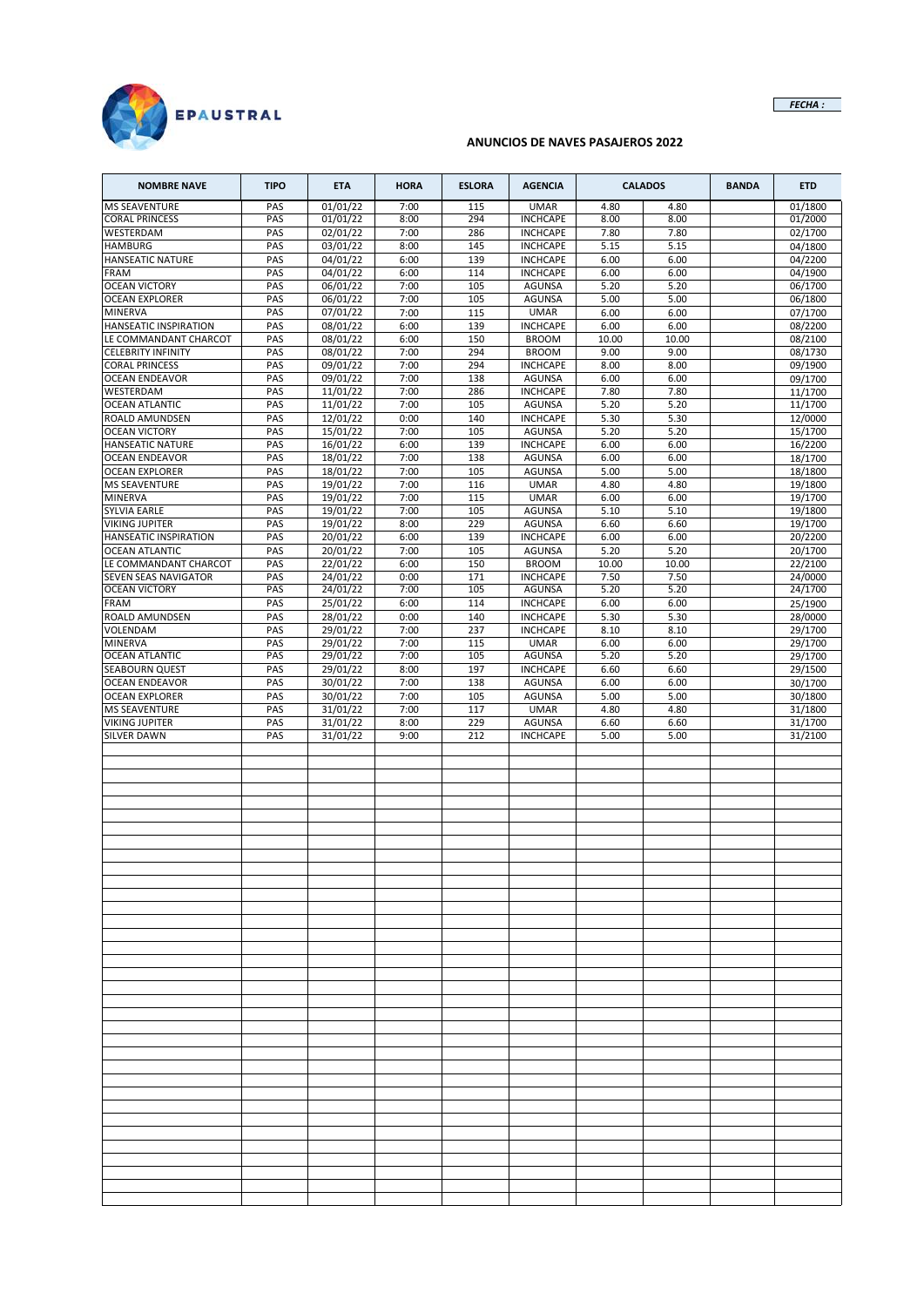### *12-may-2021*



### **ANUNCIOS DE NAVES PASAJEROS 2022**

| OBS.            | <b>NOMBRE NAVE</b>                                | <b>TIPO</b> | <b>ETA</b>           | <b>HORA</b>   | <b>ESLORA</b> | <b>AGENCIA</b>                   |              | <b>CALADOS</b> | <b>BANDA</b> |
|-----------------|---------------------------------------------------|-------------|----------------------|---------------|---------------|----------------------------------|--------------|----------------|--------------|
|                 | <b>CORAL PRINCESS</b>                             | PAS         | 02/02/22             | 8:00          | 294           | <b>INCHCAPE</b>                  | 8.00         | 8.00           |              |
|                 | <b>HANSEATIC NATURE</b>                           | PAS         | 03/02/22             | 6:00          | 139           | <b>INCHCAPE</b>                  | 6.00         | 6.00           |              |
|                 | <b>OCEAN VICTORY</b>                              | PAS         | 03/02/22             | 7:00          | 105           | <b>AGUNSA</b>                    | 5.20         | 5.20           |              |
|                 | HANSEATIC INSPIRATION                             | PAS         | 05/02/22             | 6:00          | 139           | <b>INCHCAPE</b>                  | 6.00         | 6.00           |              |
|                 | SEVEN SEAS NAVIGATOR                              | PAS         | 07/02/22             | 0:00          | 171           | <b>INCHCAPE</b>                  | 7.50         | 7.50           |              |
|                 | <b>OCEAN ATLANTIC</b>                             | PAS         | 07/02/22             | 7:00          | 105           | <b>AGUNSA</b>                    | 5.20         | 5.20           |              |
|                 | <b>BOLETTE</b>                                    | PAS         | 07/02/22             | 12:00         | 237           | <b>INCHCAPE</b>                  | 8.10         | 8.10           |              |
|                 | MINERVA                                           | PAS         | 08/02/22             | 7:00          | 115           | <b>UMAR</b>                      | 6.00         | 6.00           |              |
|                 | <b>OCEAN ENDEAVOR</b>                             | PAS         | 08/02/22             | 7:00          | 138           | <b>AGUNSA</b>                    | 6.00         | 6.00           |              |
|                 | <b>MS SEAVENTURE</b>                              | PAS         | 09/02/22             | 7:00          | 118           | <b>UMAR</b>                      | 4.80         | 4.80           |              |
| <b>MARDONES</b> | <b>CORAL PRINCESS</b>                             | PAS         | 11/02/22             | 7:00          | 294           | <b>INCHCAPE</b>                  | 8.00         | 8.00           |              |
| <b>GIRA</b>     | <b>OCEAN VICTORY</b>                              | PAS         | 12/02/22             | 7:00          | 105           | <b>AGUNSA</b>                    | 5.20         | 5.20           |              |
|                 | WESTERDAM                                         | PAS         | 12/02/22             | 7:00          | 286           | <b>INCHCAPE</b>                  | 7.80         | 7.80           |              |
|                 | ROALD AMUNDSEN                                    | PAS         | 13/02/22             | 0:00          | 140           | <b>INCHCAPE</b>                  | 5.30         | 5.30           |              |
|                 | LE COMMANDANT CHARCOT                             | PAS         | 15/02/22             | 6:00          | 150           | <b>BROOM</b>                     | 10.00        | 10.00          | <b>EST</b>   |
|                 | COSTA LUMINOSA                                    | PAS         | 15/02/22             | 7:00          | 294           | <b>INCHCAPE</b>                  | 8.10         | 8.10           |              |
|                 | <b>OCEAN ATLANTIC</b>                             | PAS         | 16/02/22             | 7:00          | 105           | <b>AGUNSA</b>                    | 5.20         | 5.20           |              |
|                 | SYLVIA EARLE                                      | PAS         | 16/02/22             | 7:00          | 105           | <b>AGUNSA</b>                    | 5.10         | 5.10           |              |
|                 | SPIRIT OF DISCOVERY                               | PAS         | 16/02/22             | 8:00          | 236           | <b>INCHCAPE</b>                  | 7.10         | 7.10           |              |
|                 | <b>HANSEATIC NATURE</b>                           | PAS         | 19/02/22             | 6:00          | 139           | <b>INCHCAPE</b>                  | 6.00         | 6.00           |              |
|                 | <b>OCEAN VICTORY</b>                              | PAS         | 21/02/22             | 7:00          | 105           | <b>AGUNSA</b>                    | 5.20         | 5.20           |              |
|                 | VIKING JUPITER                                    | PAS         | 22/02/22             | 8:00          | 229           | <b>AGUNSA</b>                    | 6.60         | 6.60           |              |
|                 | WESTERDAM                                         |             |                      |               |               |                                  |              |                |              |
|                 | <b>OCEAN ENDEAVOR</b>                             | PAS<br>PAS  | 24/02/22<br>24/02/22 | 7:00<br>7:00  | 286<br>138    | <b>INCHCAPE</b><br><b>AGUNSA</b> | 7.80<br>6.00 | 7.80<br>6.00   |              |
|                 |                                                   |             |                      |               |               |                                  |              |                |              |
|                 | <b>FRAM</b>                                       | PAS         | 25/02/22             | 6:00          | 114           | <b>INCHCAPE</b><br><b>AGUNSA</b> | 6.00         | 6.00           |              |
|                 | <b>OCEAN ATLANTIC</b>                             | PAS         | 25/02/22             | 7:00          | 105           |                                  | 5.20         | 5.20           |              |
|                 | <b>MS SEAVENTURE</b>                              | PAS         | 27/02/22             | 7:00          | 119           | <b>UMAR</b>                      | 4.80         | 4.80           |              |
| <b>MARDONES</b> | ROALD AMUNDSEN                                    | PAS         | 01/03/22             | 0:00          | 140           | <b>INCHCAPE</b>                  | 5.30         | 5.30           |              |
|                 | <b>CORAL PRINCESS</b>                             | PAS         | 01/03/22             | 8:00          | 294           | <b>INCHCAPE</b>                  | 8.00         | 8.00           |              |
|                 | <b>HANSEATIC SPIRIT</b>                           | PAS         | 02/03/22             | 6:00          | 138           | <b>INCHCAPE</b>                  | 5.00         | 5.00           |              |
|                 | <b>OCEAN VICTORY</b>                              | PAS         | 02/03/22             | 7:00          | 105           | <b>AGUNSA</b>                    | 5.20         | 5.20           |              |
|                 | <b>OCEAN ENDEAVOR</b>                             | PAS         | 05/03/22             | 7:00          | 138           | <b>AGUNSA</b>                    | 6.00         | 6.00           |              |
|                 | <b>VIKING JUPITER</b>                             | PAS         | 06/03/22             | 8:00          | 229           | AGUNSA                           | 6.60         | 6.60           |              |
|                 | <b>OCEAN ATLANTIC</b>                             | PAS<br>PAS  | 07/03/22             | 7:00<br>10:30 | 105<br>294    | <b>AGUNSA</b><br><b>BROOM</b>    | 5.20         | 5.20<br>9.00   |              |
|                 | <b>CELEBRITY INFINITY</b><br><b>MS SEAVENTURE</b> | PAS         | 07/03/22<br>10/03/22 | 7:00          | 120           | <b>UMAR</b>                      | 9.00<br>4.80 | 4.80           |              |
|                 | <b>CORAL PRINCESS</b>                             | PAS         | 11/03/22             | 7:00          | 294           | <b>INCHCAPE</b>                  | 8.00         | 8.00           |              |
|                 | SYLVIA EARLE                                      | PAS         | 15/03/22             | 7:00          | 105           | <b>AGUNSA</b>                    | 5.10         | 5.10           |              |
|                 | <b>CELEBRITY INFINITY</b>                         | PAS         | 16/03/22             | 7:00          | 294           | <b>BROOM</b>                     | 9.00         | 9.00           |              |
|                 | ROALD AMUNDSEN                                    | PAS         | 17/03/22             | 0:00          | 140           | <b>INCHCAPE</b>                  | 5.30         | 5.30           |              |
|                 | <b>OCEAN ENDEAVOR</b>                             | PAS         | 17/03/22             | 7:00          | 138           | <b>AGUNSA</b>                    | 6.00         | 6.00           |              |
|                 | <b>FRAM</b>                                       | PAS         | 18/03/22             | 6:00          | 114           | <b>INCHCAPE</b>                  | 6.00         | 6.00           |              |
|                 | <b>MS SEAVENTURE</b>                              | PAS         | 19/03/22             | 7:00          | 121           | <b>UMAR</b>                      | 4.80         | 4.80           |              |
|                 | <b>OCEAN VICTORY</b>                              | PAS         | 20/03/22             | 7:00          | 105           | <b>AGUNSA</b>                    | 5.20         | 5.20           |              |
|                 | <b>OCEAN ENDEAVOR</b>                             | PAS         | 26/03/22             | 7:00          | 138           | <b>AGUNSA</b>                    | 6.00         | 6.00           |              |
|                 | LE COMMANDANT CHARCOT                             | PAS         | 10/11/22             | 6:00          | 150           | <b>BROOM</b>                     | 10.00        | 10.00          |              |
|                 | <b>SEABOURN QUEST</b>                             | PAS         | 02/02/22             | 5:00          | 198           | <b>INCHCAPE</b>                  | 6.50         | 6.50           |              |
|                 |                                                   |             |                      |               |               |                                  |              |                |              |
|                 |                                                   |             |                      |               |               |                                  |              |                |              |
|                 |                                                   |             |                      |               |               |                                  |              |                |              |
|                 |                                                   |             |                      |               |               |                                  |              |                |              |
|                 |                                                   |             |                      |               |               |                                  |              |                |              |
|                 |                                                   |             |                      |               |               |                                  |              |                |              |
|                 |                                                   |             |                      |               |               |                                  |              |                |              |
|                 |                                                   |             |                      |               |               |                                  |              |                |              |
|                 |                                                   |             |                      |               |               |                                  |              |                |              |
|                 |                                                   |             |                      |               |               |                                  |              |                |              |
|                 |                                                   |             |                      |               |               |                                  |              |                |              |
|                 |                                                   |             |                      |               |               |                                  |              |                |              |
|                 |                                                   |             |                      |               |               |                                  |              |                |              |
|                 |                                                   |             |                      |               |               |                                  |              |                |              |
|                 |                                                   |             |                      |               |               |                                  |              |                |              |
|                 |                                                   |             |                      |               |               |                                  |              |                |              |
|                 |                                                   |             |                      |               |               |                                  |              |                |              |
|                 |                                                   |             |                      |               |               |                                  |              |                |              |
|                 |                                                   |             |                      |               |               |                                  |              |                |              |
|                 |                                                   |             |                      |               |               |                                  |              |                |              |
|                 |                                                   |             |                      |               |               |                                  |              |                |              |
|                 |                                                   |             |                      |               |               |                                  |              |                |              |
|                 |                                                   |             |                      |               |               |                                  |              |                |              |
|                 |                                                   |             |                      |               |               |                                  |              |                |              |
|                 |                                                   |             |                      |               |               |                                  |              |                |              |
|                 |                                                   |             |                      |               |               |                                  |              |                |              |
|                 |                                                   |             |                      |               |               |                                  |              |                |              |
|                 |                                                   |             |                      |               |               |                                  |              |                |              |
|                 |                                                   |             |                      |               |               |                                  |              |                |              |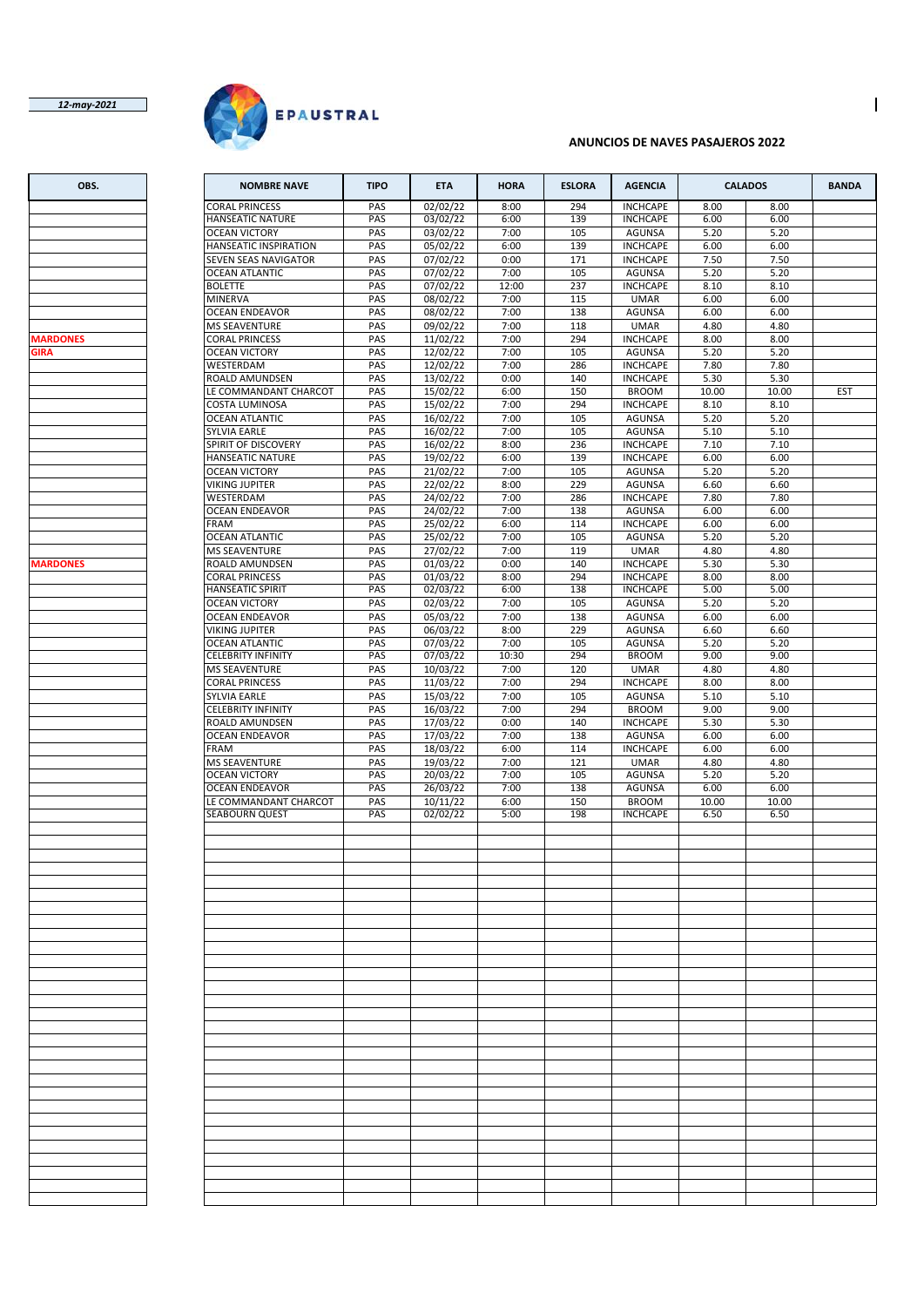02/2000 03/2200  $\frac{03/1700}{05/2200}$ 

07/2330 08/1700 **mie** 08/1700 09/1800 11/1900 12/1700  $\frac{12/1700}{13/0000}$ 

15/1800  $\frac{16/1700}{16/1800}$ 

21/1700 **jue** 22/1700 **13-may** 24/1700  $\frac{24}{1700}$ 25/1900  $\frac{25/1500}{25/1700}$ 27/1800

02/1800 02/1700 05/1700 06/1700 07/1700 07/2000 **GIRA** 10/1800 **vie** 11/1900 **14-may** 15/1800 16/1730 **GIRA** 17/0000 17/1700<br>18/1900

20/1700  $\frac{26/1700}{10/2100}$ 

02/2000



### **ASIGNACIÓN DE SITIOS**

| <b>ETD</b>         | OBS.            |            |                     | <b>MUELLE ARTURO PRAT</b> |                  |             | <b>MU</b>      |
|--------------------|-----------------|------------|---------------------|---------------------------|------------------|-------------|----------------|
| 02/2000            |                 | <b>DIA</b> | sitio 1 NORTE       | sitio 2 NORTE             | sitio 1 SUR      | sitio 2 SUR | sitio EXTERIOR |
| 03/2200            |                 |            |                     |                           |                  |             |                |
| 03/1700            |                 |            |                     |                           |                  |             |                |
| 05/2200            |                 |            | <b>CISNE BLANCO</b> | PUERTO BALLENA            |                  |             | LATORRE        |
| 07/0000            |                 |            | 5/7                 | 9/15                      |                  |             | 9/18           |
| 07/1700            |                 |            | 20:00               |                           |                  |             | 18:00          |
| 07/2330            |                 |            |                     |                           |                  |             |                |
| 08/1700            |                 | mie        |                     |                           |                  |             |                |
| 08/1700            |                 | $12$ -may  |                     |                           |                  |             |                |
| 09/1800            |                 |            |                     |                           |                  |             |                |
| 11/1900            |                 |            |                     |                           |                  |             |                |
| 12/1700            |                 |            |                     |                           |                  |             |                |
| 12/1700            |                 |            |                     |                           |                  |             |                |
| 13/0000            |                 |            |                     |                           | NATHANIEL PALMER |             |                |
| 15/2100            | <b>MARDONES</b> |            |                     |                           | 5/9              |             |                |
| 15/1800            |                 |            |                     |                           |                  |             |                |
| 16/1700            |                 |            |                     |                           |                  |             |                |
| 16/1800            |                 |            |                     | PUERTO BALLENA            |                  |             | LATORRE        |
| 16/1800            |                 |            |                     | 9/15                      |                  |             | 9/18           |
| 19/2200            |                 |            |                     | 23:00                     |                  |             |                |
| 21/1700            |                 | jue        |                     |                           |                  |             |                |
| 22/1700            |                 | 13-may     |                     |                           |                  |             |                |
| 24/1700            |                 |            |                     |                           |                  |             |                |
| 24/1700            |                 |            |                     |                           |                  |             |                |
| 25/1900            |                 |            |                     |                           |                  |             |                |
| 25/1700            |                 |            |                     |                           |                  |             |                |
| 27/1800            |                 |            |                     |                           |                  |             |                |
| 01/0000            |                 |            |                     |                           | NATHANIEL PALMER |             |                |
| 01/2000            |                 |            |                     |                           | 5/9              |             |                |
| 02/1800            |                 |            |                     |                           |                  |             |                |
| 02/1700            |                 |            |                     |                           |                  |             |                |
| 05/1700            |                 |            |                     |                           |                  |             |                |
| 06/1700            |                 |            |                     |                           |                  |             |                |
| 07/1700            |                 |            |                     |                           |                  |             |                |
| 07/2000            | <b>GIRA</b>     |            |                     |                           |                  |             |                |
| 10/1800            |                 | vie        |                     |                           |                  |             |                |
| 11/1900            |                 | 14-may     |                     |                           |                  |             |                |
| 15/1800            |                 |            |                     |                           |                  |             |                |
| 16/1730            | <b>GIRA</b>     |            |                     |                           |                  |             |                |
| 17/0000            |                 |            |                     |                           |                  |             |                |
| 17/1700            |                 |            |                     |                           |                  |             |                |
| 18/1900            |                 |            |                     |                           | NATHANIEL PALMER |             |                |
| 19/1800            |                 |            |                     |                           | 5/9              |             |                |
| 20/1700            |                 |            |                     |                           |                  |             |                |
| 26/1700            |                 |            |                     |                           |                  |             |                |
| 10/2100<br>02/2000 | <b>MARDONES</b> |            |                     |                           |                  |             |                |
|                    |                 |            |                     |                           |                  |             |                |
|                    |                 |            |                     |                           |                  |             |                |
|                    |                 |            |                     |                           |                  |             |                |
|                    |                 | sab        |                     |                           |                  |             |                |
|                    |                 | 15-may     |                     |                           |                  |             |                |
|                    |                 |            |                     |                           |                  |             |                |
|                    |                 |            |                     |                           |                  |             |                |
|                    |                 |            |                     |                           |                  |             |                |
|                    |                 |            |                     |                           |                  |             |                |
|                    |                 |            |                     |                           | NATHANIEL PALMER |             |                |
|                    |                 |            |                     |                           | 5/9              |             |                |
|                    |                 |            |                     |                           |                  |             |                |

#### **Anuncio de Zarpes**

| Nave        | Día / hora | Na |
|-------------|------------|----|
| N.B. PALMER | 29/10/21   |    |
|             |            |    |
|             |            |    |
|             |            |    |
|             |            |    |
|             |            |    |
|             |            |    |
|             |            |    |
|             |            |    |
|             |            |    |
|             |            |    |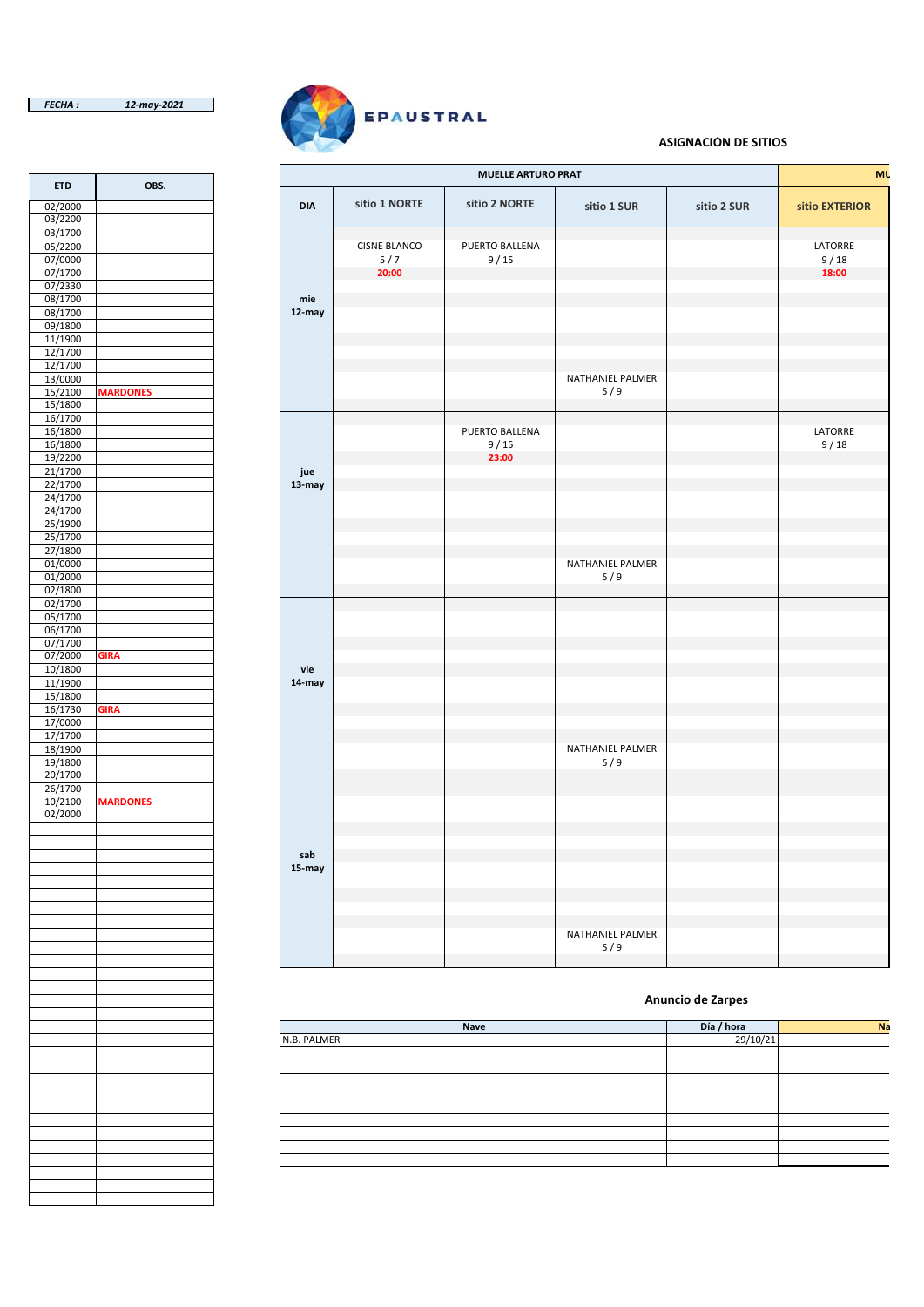

| <b>JELLE J. SANTOS MARDONES</b> |                |
|---------------------------------|----------------|
| sitio LATERAL                   | sitio INTERIOR |
| GRIP ARCTIC 18 / 22             |                |
| CECILIA (A)                     |                |
| 14:00                           |                |
| 22:00                           |                |
| <b>SEIFYR</b><br>18/23          |                |
|                                 |                |
|                                 |                |
| 22:10                           |                |
| CECILIA (A)<br>18/23            |                |
|                                 |                |
|                                 |                |
| SEIFYR<br>18/23                 |                |
| 16:00                           |                |
|                                 |                |
| CECILIA (A)                     |                |
| 18/23                           |                |
| 15:50                           |                |
|                                 |                |
|                                 |                |
|                                 |                |
|                                 |                |
|                                 |                |
|                                 |                |
|                                 |                |
|                                 |                |
|                                 |                |
|                                 |                |
|                                 |                |
|                                 |                |
|                                 |                |
|                                 |                |
|                                 |                |
|                                 |                |
|                                 |                |
|                                 |                |
|                                 |                |
|                                 |                |
|                                 |                |
|                                 |                |
|                                 |                |
|                                 |                |
|                                 |                |



### **PROGRAMACIÓN DE**

| <b>JELLE J. SANTOS MARDONES</b> |                | Agencia        | Nave               | Teminal         | Emp-Muellaje |
|---------------------------------|----------------|----------------|--------------------|-----------------|--------------|
|                                 |                |                | PUERTO BALLENA     | PRAT            |              |
| sitio LATERAL                   | sitio INTERIOR | <b>BROOM</b>   |                    |                 |              |
|                                 |                |                |                    |                 |              |
|                                 |                |                |                    |                 |              |
| GRIP ARCTIC 18 / 22             |                |                |                    |                 |              |
| CECILIA (A)                     |                | AMSA           | <b>GRIP ARCTIC</b> | <b>MARDONES</b> |              |
| 14:00                           |                |                | CECILIA (A)        | <b>MARDONES</b> |              |
|                                 |                |                |                    |                 |              |
| 22:00                           |                |                |                    |                 |              |
| <b>SEIFYR</b>                   |                | <b>TERZONA</b> | SEIFYR             | <b>MARDONES</b> |              |
| $18/23$                         |                |                | CECILIA (A)        | <b>MARDONES</b> |              |
|                                 |                |                | SEIFYR             | <b>MARDONES</b> |              |
|                                 |                |                |                    |                 |              |
| 22:10                           |                |                |                    |                 |              |
| CECILIA (A)                     |                |                |                    |                 |              |
| 18/23                           |                |                |                    |                 |              |
|                                 |                |                |                    |                 |              |
|                                 |                |                |                    |                 |              |
| SEIFYR                          |                |                |                    |                 |              |
| 18/23                           |                |                |                    |                 |              |
| 16:00                           |                |                |                    |                 |              |
|                                 |                |                |                    |                 |              |
| CECILIA (A)                     |                |                |                    |                 |              |
| 18/23                           |                |                |                    |                 |              |
| 15:50                           |                |                |                    |                 |              |
|                                 |                |                |                    |                 |              |
|                                 |                |                |                    |                 |              |
|                                 |                |                |                    |                 |              |
|                                 |                |                |                    |                 |              |
|                                 |                |                |                    |                 |              |
|                                 |                |                |                    |                 |              |
|                                 |                |                |                    |                 |              |

**OBSERVACIONES:**

**ACUERDOS:**

## **Asistentes a la Reunión de Planificación**

| <b>IAN TAYLOR:</b>    |                       |                                                 |                |                                  | <b>BROOM:</b>                             |
|-----------------------|-----------------------|-------------------------------------------------|----------------|----------------------------------|-------------------------------------------|
| <b>AGUNSA:</b>        |                       |                                                 |                |                                  | <b>TERZONA:</b>                           |
| ULTRAMAR:             |                       | <b>CLAUDIO AGUILA</b>                           |                |                                  | <b>ATLANTISS:</b>                         |
| <b>DELTA MARINE:</b>  |                       |                                                 |                |                                  | <b>B&amp;M:</b>                           |
| <b>INCHCAPE S.S.:</b> |                       | <b>JUAN CARLOS BACHO</b>                        |                |                                  | <b>TABSA</b>                              |
| <b>GLOBALPESCA:</b>   |                       |                                                 |                |                                  | <b>MTA</b>                                |
| <b>EPAUSTRAL:</b>     |                       | ARTURO GARAY - CARLOS BAHAMONDE - LUIS IGLESIAS |                |                                  | <b>AMSA</b>                               |
|                       |                       |                                                 |                |                                  |                                           |
|                       |                       |                                                 |                |                                  |                                           |
|                       | <b>TERMINAL PRAT:</b> | <b>MOVIL DE OPERACIONES:</b>                    | +56 9 99187760 | MAIL: terminal prat@epaustral.cl | Personal para la Atención de Nave y Carga |

| ve | Día / hora |
|----|------------|
|    |            |
|    |            |
|    |            |
|    |            |
|    |            |
|    |            |
|    |            |
|    |            |
|    |            |
|    |            |